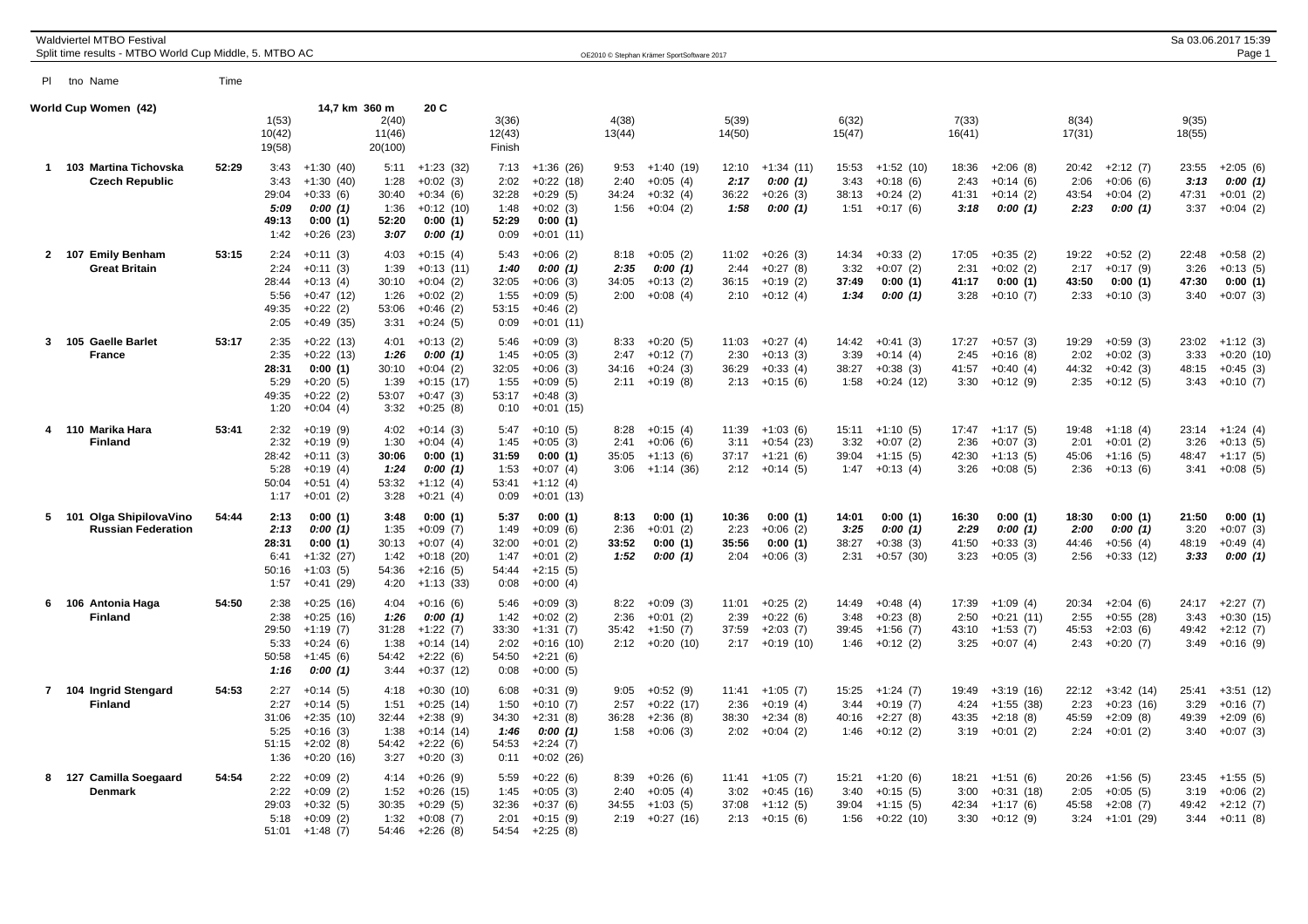| <b>Waldviertel MTBO Festival</b><br>Split time results - MTBO World Cup Middle, 5. MTBO AC |       |                                                |                                                                                        |                                                |                                                                                       |                                                |                                                                                        |                               | OE2010 © Stephan Krämer SportSoftware 2017                    |                                |                                                          |                                |                                                          |                                |                                                          |                                |                                                               |                                | Sa 03.06.2017 15:39<br>Page 2                              |
|--------------------------------------------------------------------------------------------|-------|------------------------------------------------|----------------------------------------------------------------------------------------|------------------------------------------------|---------------------------------------------------------------------------------------|------------------------------------------------|----------------------------------------------------------------------------------------|-------------------------------|---------------------------------------------------------------|--------------------------------|----------------------------------------------------------|--------------------------------|----------------------------------------------------------|--------------------------------|----------------------------------------------------------|--------------------------------|---------------------------------------------------------------|--------------------------------|------------------------------------------------------------|
| PI tho Name                                                                                | Time  |                                                |                                                                                        |                                                |                                                                                       |                                                |                                                                                        |                               |                                                               |                                |                                                          |                                |                                                          |                                |                                                          |                                |                                                               |                                |                                                            |
| World Cup Women (42)                                                                       |       |                                                | 14,7 km 360 m                                                                          |                                                | 20 C                                                                                  | (cont.)                                        |                                                                                        |                               |                                                               |                                |                                                          |                                |                                                          |                                |                                                          |                                |                                                               |                                |                                                            |
|                                                                                            |       | 1(53)<br>10(42)<br>19(58)                      |                                                                                        | 2(40)<br>11(46)<br>20(100)                     |                                                                                       | 3(36)<br>12(43)<br>Finish                      |                                                                                        | 4(38)<br>13(44)               |                                                               | 5(39)<br>14(50)                |                                                          | 6(32)<br>15(47)                |                                                          | 7(33)<br>16(41)                |                                                          | 8(34)<br>17(31)                |                                                               | 9(35)<br>18(55)                |                                                            |
|                                                                                            |       | 1:19                                           | $+0:03(3)$                                                                             | 3:45                                           | $+0:38(13)$                                                                           | 0:08                                           | $+0:00(2)$                                                                             |                               |                                                               |                                |                                                          |                                |                                                          |                                |                                                          |                                |                                                               |                                |                                                            |
| 9 116 Marina Reiner<br><b>Austria</b>                                                      | 57:32 | 2:26<br>2:26<br>30:49<br>5:37<br>53:47<br>1:22 | $+0:13(4)$<br>$+0:13(4)$<br>$+2:18(8)$<br>$+0:28(7)$<br>$+4:34(10)$<br>$+0:06(5)$      | 4:22<br>1:56<br>32:40<br>1:51<br>57:22<br>3:35 | $+0:34(12)$<br>$+0:30(19)$<br>$+2:34(8)$<br>$+0:27(27)$<br>$+5:02(9)$<br>$+0:28(10)$  | 6:32<br>2:10<br>34:40<br>2:00<br>57:32<br>0:10 | $+0:55(13)$<br>$+0:30(23)$<br>$+2:41(9)$<br>$+0:14(8)$<br>$+5:03(9)$<br>$+0:02(21)$    | 9:20<br>2:48<br>36:41<br>2:01 | $+1:07(12)$<br>$+0:13(8)$<br>$+2:49(9)$<br>$+0:09(5)$         | 12:26<br>3:06<br>39:08<br>2:27 | $+1:50(13)$<br>$+0.49(19)$<br>$+3:12(9)$<br>$+0:29(16)$  | 16:32<br>4:06<br>41:37<br>2:29 | $+2:31(13)$<br>$+0:41(13)$<br>$+3:48(9)$<br>$+0:55(28)$  | 19:25<br>2:53<br>45:04<br>3:27 | $+2:55(12)$<br>$+0:24(12)$<br>$+3:47(9)$<br>$+0.09(6)$   | 21:47<br>2:22<br>48:13<br>3:09 | $+3:17(11)$<br>$+0:22(15)$<br>$+4:23(10)$<br>$+0.46(22)$      | 25:12<br>3:25<br>52:25<br>4:12 | $+3:22(9)$<br>$+0:12(4)$<br>$+4:55(10)$<br>$+0:39(18)$     |
| 10 109 Svetlana Poverina<br><b>Russian Federation</b>                                      | 57:38 | 2:29<br>2:29<br>31:01<br>6:04<br>53:33<br>1:58 | $+0:16(6)$<br>$+0:16(6)$<br>$+2:30(9)$<br>$+0:55(17)$<br>$+4:20(9)$<br>$+0:42(31)$     | 4:03<br>1:34<br>32:55<br>1:54<br>57:27<br>3:54 | $+0:15(4)$<br>$+0:08(6)$<br>$+2:49(10)$<br>$+0:30(31)$<br>$+5:07(10)$<br>$+0:47(22)$  | 6:04<br>2:01<br>35:04<br>2:09<br>57:38<br>0:11 | $+0:27(8)$<br>$+0:21(15)$<br>$+3:05(10)$<br>$+0:23(14)$<br>$+5:09(10)$<br>$+0:02(27)$  | 8:55<br>2:51<br>37:19         | $+0:42(8)$<br>$+0:16(11)$<br>$+3:27(10)$<br>$2:15 + 0:23(11)$ | 11:47<br>2:52<br>39:57<br>2:38 | $+1:11(9)$<br>$+0:35(10)$<br>$+4:01(11)$<br>$+0:40(23)$  | 15:49<br>4:02<br>41:51<br>1:54 | $+1:48(8)$<br>$+0:37(11)$<br>$+4:02(10)$<br>$+0:20(8)$   | 18:33<br>2:44<br>45:20<br>3:29 | $+2:03(7)$<br>$+0:15(7)$<br>$+4:03(10)$<br>$+0:11(8)$    | 20:51<br>2:18<br>47:53<br>2:33 | $+2:21(8)$<br>$+0:18(11)$<br>$+4:03(9)$<br>$+0:10(3)$         | 24:57<br>4:06<br>51:35         | $+3:07(8)$<br>$+0:53(26)$<br>$+4:05(9)$<br>$3:42 +0:09(6)$ |
| 11 124 Katerina Novakova<br><b>Czech Republic</b>                                          | 58:33 | 2:36<br>2:36<br>31:49<br>6:02<br>54:38<br>1:22 | $+0:23(14)$<br>$+0:23(14)$<br>$+3:18(13)$<br>$+0:53(14)$<br>$+5:25(11)$<br>$+0:06(5)$  | 4:08<br>1:32<br>33:19<br>1:30<br>58:23<br>3:45 | $+0:20(7)$<br>$+0:06(5)$<br>$+3:13(13)$<br>$+0:06(4)$<br>$+6:03(11)$<br>$+0:38(13)$   | 6:02<br>1:54<br>35:34<br>2:15<br>58:33<br>0:10 | $+0:25(7)$<br>$+0:14(10)$<br>$+3:35(13)$<br>$+0:29(22)$<br>$+6:04(11)$<br>$+0:02(23)$  | 8:52<br>2:50<br>38:06<br>2:32 | $+0:39(7)$<br>$+0:15(10)$<br>$+4:14(13)$<br>$+0:40(21)$       | 11:35<br>2:43<br>40:33<br>2:27 | $+0:59(5)$<br>$+0:26(7)$<br>$+4:37(13)$<br>$+0:29(16)$   | 15:59<br>4:24<br>42:22<br>1:49 | $+1:58(11)$<br>$+0.59(23)$<br>$+4:33(13)$<br>$+0:15(5)$  | 18:38<br>2:39<br>46:06<br>3:44 | $+2:08(9)$<br>$+0:10(4)$<br>$+4:49(12)$<br>+0:26 (15)    | 21:56<br>3:18<br>49:11<br>3:05 | $+3:26(12)$<br>$+1:18(34)$<br>$+5:21(12)$<br>$+0:42(20)$      | 25:47<br>3:51<br>53:16<br>4:05 | $+3:57(14)$<br>$+0:38(20)$<br>+5:46 (12)<br>$+0:32(14)$    |
| 12 126 Gabriele Andrasiuni<br>Lithuania                                                    | 58:51 | 2:29<br>2:29<br>31:31<br>6:02<br>54:49<br>1:34 | $+0:16(6)$<br>$+0:16(6)$<br>$+3:00(11)$<br>$+0:53(14)$<br>$+5:36(12)$<br>$+0:18(11)$   | 4:13<br>1:44<br>33:08<br>1:37<br>58:40<br>3:51 | $+0:25(8)$<br>$+0:18(12)$<br>$+3:02(11)$<br>$+0:13(11)$<br>$+6:20(12)$<br>$+0:44(19)$ | 6:18<br>2:05<br>35:14<br>2:06<br>58:51<br>0:11 | $+0:41(10)$<br>$+0:25(20)$<br>$+3:15(11)$<br>$+0:20(11)$<br>$+6:22(12)$<br>$+0:02(25)$ | 9:11<br>2:53<br>37:29<br>2:15 | $+0:58(10)$<br>$+0:18(14)$<br>$+3:37(11)$<br>$+0:23(11)$      | 11:47<br>2:36<br>39:45<br>2:16 | $+1:11(9)$<br>$+0:19(4)$<br>$+3:49(10)$<br>$+0:18(8)$    | 15:49<br>4:02<br>42:08<br>2:23 | $+1:48(8)$<br>$+0:37(11)$<br>$+4:19(11)$<br>$+0:49(24)$  | 18:47<br>2:58<br>46:29<br>4:21 | $+2:17(10)$<br>$+0:29(17)$<br>$+5:12(14)$<br>$+1:03(29)$ | 21:45<br>2:58<br>49:23<br>2:54 | $+3:15(10)$<br>$+0.58(29)$<br>$+5:33(13)$<br>$+0:31(10)$      | 25:29<br>3:44<br>53:15<br>3:52 | $+3:39(11)$<br>$+0:31(16)$<br>$+5:45(11)$<br>$+0:19(10)$   |
| 13 118 Clare Dallimore<br><b>Great Britain</b>                                             | 59:07 | 2:55<br>2:55<br>32:36<br>6:00<br>55:23<br>1:35 | $+0:42(27)$<br>$+0:42(27)$<br>$+4:05(17)$<br>$+0:51(13)$<br>$+6:10(13)$<br>$+0:19(14)$ | 4:32<br>1:37<br>34:07<br>1:31<br>58:57<br>3:34 | $+0:44(14)$<br>$+0:11(8)$<br>$+4:01(17)$<br>$+0:07(6)$<br>$+6:37(13)$<br>$+0:27(9)$   | 6:31<br>1:59<br>36:17<br>2:10<br>59:07<br>0:10 | $+0:54(12)$<br>$+0:19(13)$<br>$+4:18(16)$<br>$+0:24(16)$<br>$+6:38(13)$<br>$+0:01(16)$ | 9:36<br>3:05<br>38:35<br>2:18 | $+1:23(16)$<br>$+0:30(26)$<br>$+4:43(16)$<br>$+0:26(15)$      | 12:29<br>2:53<br>41:09<br>2:34 | $+1:53(14)$<br>$+0:36(13)$<br>$+5:13(17)$<br>$+0:36(22)$ | 16:38<br>4:09<br>43:06<br>1:57 | $+2:37(14)$<br>$+0:44(17)$<br>$+5:17(15)$<br>$+0:23(11)$ | 20:05<br>3:27<br>46:55<br>3:49 | $+3:35(17)$<br>$+0:58(32)$<br>$+5:38(16)$<br>$+0:31(18)$ | 22:55<br>2:50<br>49:50<br>2:55 | $+4:25(21)$<br>$+0:50(26)$<br>$+6:00(16)$<br>$+0:32(11)$      | 26:36<br>3:41<br>53:48<br>3:58 | $+4:46(19)$<br>$+0:28(13)$<br>$+6:18(13)$<br>$+0:25(12)$   |
| 14 111 Marie Brezinova<br><b>Czech Republic</b>                                            | 59:27 | 2:42<br>2:42<br>32:04<br>5:55<br>55:27<br>1:37 | $+0:29(20)$<br>$+0:29(20)$<br>$+3:33(14)$<br>$+0:46(11)$<br>$+6:14(14)$<br>$+0:21(18)$ | 4:43<br>2:01<br>33:41<br>1:37<br>59:16<br>3:49 | $+0:55(20)$<br>$+0:35(25)$<br>$+3:35(14)$<br>$+0:13(11)$<br>+6:56 (14)<br>$+0:42(18)$ | 6:38<br>1:55<br>35:50<br>2:09<br>59:27<br>0:11 | $+1:01(16)$<br>$+0:15(11)$<br>$+3:51(14)$<br>$+0:23(14)$<br>$+6:58(14)$<br>$+0:02(27)$ | 9:34<br>2:56<br>38:06<br>2:16 | $+1:21(14)$<br>$+0:21(15)$<br>$+4:14(13)$<br>$+0:24(13)$      | 12:34<br>3:00<br>40:45<br>2:39 | $+1:58(15)$<br>$+0:43(15)$<br>$+4:49(14)$<br>$+0:41(24)$ | 16:56<br>4:22<br>42:43<br>1:58 | $+2:55(17)$<br>$+0:57(20)$<br>$+4:54(14)$<br>$+0:24(12)$ | 19:45<br>2:49<br>46:15<br>3:32 | $+3:15(14)$<br>$+0:20(10)$<br>+4:58 (13)<br>+0:14 (11)   | 2:27<br>49:33<br>3:18          | $22:12 +3:42(14)$<br>$+0:27(20)$<br>+5:43 (14)<br>$+0:55(28)$ | 26:09<br>3:57<br>53:50<br>4:17 | $+4:19(16)$<br>$+0:44(24)$<br>$+6:20(14)$<br>$+0:44(19)$   |
| 15 102 Ruska Saarela<br><b>Finland</b>                                                     | 59:29 | 2:33<br>2:33<br>31:47<br>6:35<br>55:49<br>1:34 | $+0:20(11)$<br>$+0:20(11)$<br>$+3:16(12)$<br>$+1:26(26)$<br>$+6:36(17)$<br>$+0:18(11)$ | 4:29<br>1:56<br>33:17<br>1:30<br>59:20<br>3:31 | $+0:41(13)$<br>$+0:30(19)$<br>$+3:11(12)$<br>$+0:06(4)$<br>$+7:00(15)$<br>$+0:24(5)$  | 6:21<br>1:52<br>35:24<br>2:07<br>59:29<br>0:09 | $+0:44(11)$<br>$+0:12(8)$<br>$+3:25(12)$<br>$+0:21(13)$<br>$+7:00(15)$<br>$+0:00(8)$   | 9:18<br>2:57<br>37:47<br>2:23 | $+1:05(11)$<br>$+0:22$ (17)<br>$+3:55(12)$<br>$+0:31(17)$     | 12:11<br>2:53<br>40:12<br>2:25 | $+1:35(12)$<br>$+0.36(13)$<br>+4:16 (12)<br>$+0:27(15)$  | 16:28<br>4:17<br>42:21<br>2:09 | $+2:27(12)$<br>$+0:52(19)$<br>$+4:32(12)$<br>$+0:35(19)$ | 19:10<br>2:42<br>46:04<br>3:43 | +2:40 (11)<br>$+0:13(5)$<br>+4:47 (11)<br>$+0:25(14)$    | 21:28<br>2:18<br>49:06<br>3:02 | $+2:58(9)$<br>$+0:18(11)$<br>+5:16 (11)<br>$+0:39(15)$        | 25:12<br>3:44<br>54:15<br>5:09 | $+3:22(9)$<br>$+0:31(16)$<br>+6:45 (17)<br>$+1:36(33)$     |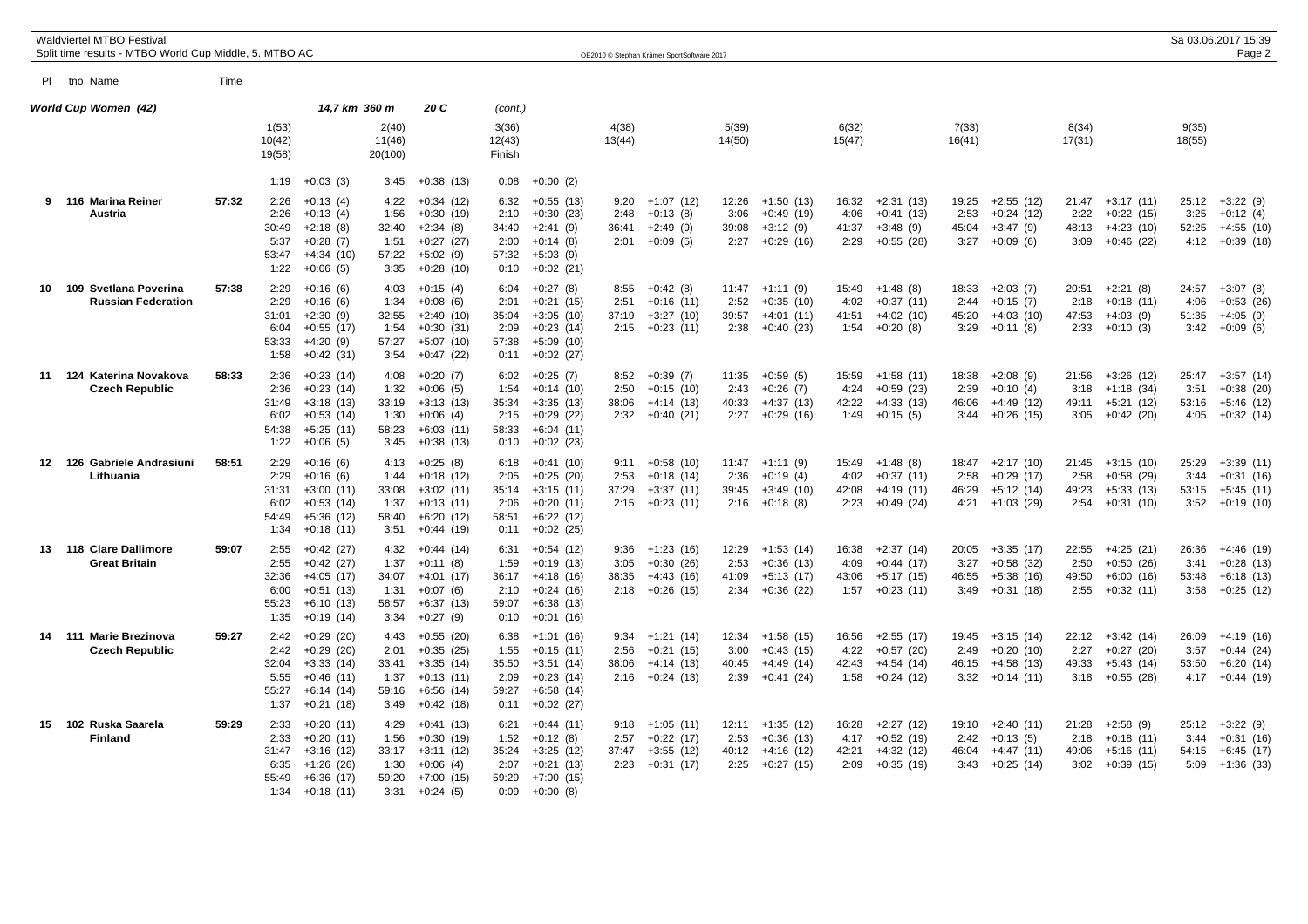|    | Waldviertel MTBO Festival<br>Split time results - MTBO World Cup Middle, 5. MTBO AC |         |                                                |                                                                                           |                                                  |                                                                                         |                                                  |                                                                                                            |                                | OE2010 © Stephan Krämer SportSoftware 2017               |                                               |                                                              |                                |                                                          |                                |                                                          |                                |                                                              |                                | Sa 03.06.2017 15:39<br>Page 3                                  |
|----|-------------------------------------------------------------------------------------|---------|------------------------------------------------|-------------------------------------------------------------------------------------------|--------------------------------------------------|-----------------------------------------------------------------------------------------|--------------------------------------------------|------------------------------------------------------------------------------------------------------------|--------------------------------|----------------------------------------------------------|-----------------------------------------------|--------------------------------------------------------------|--------------------------------|----------------------------------------------------------|--------------------------------|----------------------------------------------------------|--------------------------------|--------------------------------------------------------------|--------------------------------|----------------------------------------------------------------|
|    | PI tho Name                                                                         | Time    |                                                |                                                                                           |                                                  |                                                                                         |                                                  |                                                                                                            |                                |                                                          |                                               |                                                              |                                |                                                          |                                |                                                          |                                |                                                              |                                |                                                                |
|    | World Cup Women (42)                                                                |         |                                                | 14,7 km 360 m                                                                             |                                                  | 20 C                                                                                    | (cont.)                                          |                                                                                                            |                                |                                                          |                                               |                                                              |                                |                                                          |                                |                                                          |                                |                                                              |                                |                                                                |
|    |                                                                                     |         | 1(53)<br>10(42)<br>19(58)                      |                                                                                           | 2(40)<br>11(46)<br>20(100)                       |                                                                                         | 3(36)<br>12(43)<br>Finish                        |                                                                                                            | 4(38)<br>13(44)                |                                                          | 5(39)<br>14(50)                               |                                                              | 6(32)<br>15(47)                |                                                          | 7(33)<br>16(41)                |                                                          | 8(34)<br>17(31)                |                                                              | 9(35)<br>18(55)                |                                                                |
|    | 16 117 Karolina Mickeviciu<br>Lithuania                                             | 59:33   | 2:32<br>2:32<br>32:46<br>5:41<br>55:42<br>1:29 | $+0:19(9)$<br>$+0:19(9)$<br>$+4:15(19)$<br>$+0:32(8)$<br>$+6:29(15)$<br>$+0:13(9)$        | 5:01<br>2:29<br>34:23<br>1:37<br>59:24<br>3:42   | +1:13 (26)<br>$+1:03(35)$<br>$+4:17(19)$<br>$+0:13(11)$<br>$+7:04(16)$<br>$+0:35(11)$   | 2:16<br>36:22<br>1:59<br>59:33<br>0:09           | $7:17 +1:40(28)$<br>$+0:36(26)$<br>$+4:23(17)$<br>$+0:13(7)$<br>$+7:04(16)$<br>$+0:00(7)$                  | 10:37<br>3:20<br>38:33<br>2:11 | $+2:24(30)$<br>$+0:45(31)$<br>$+4:41(15)$<br>$+0:19(8)$  | 14:07<br>3:30<br>41:01<br>2:28<br>4:20<br>*32 | $+3:31(27)$<br>$+1:13(28)$<br>$+5:05(15)$<br>$+0:30(19)$     | 18:29<br>4:22<br>43:27<br>2:26 | $+4:28(26)$<br>$+0:57(20)$<br>$+5:38(17)$<br>$+0:52(26)$ | 21:29<br>3:00<br>47:07<br>3:40 | +4:59 (24)<br>$+0:31(18)$<br>$+5:50(17)$<br>$+0:22(13)$  | 23:33<br>2:04<br>50:11<br>3:04 | $+5:03(23)$<br>$+0:04(4)$<br>$+6:21(17)$<br>$+0:41(18)$      | 27:05<br>3:32<br>54:13<br>4:02 | $+5:15(21)$<br>$+0:19(9)$<br>$+6:43(16)$<br>$+0:29(13)$        |
|    | 17 121 Hana Garde<br><b>France</b>                                                  | 59:44   | 2:58<br>2:58<br>32:37<br>6:09<br>55:43<br>1:39 | $+0:45(29)$<br>$+0:45(29)$<br>$+4:06(18)$<br>$+1:00(19)$<br>$+6:30(16)$<br>$+0:23(22)$    | 4:36<br>1:38<br>34:12<br>1:35<br>59:34<br>3:51   | $+0:48(16)$<br>$+0:12(10)$<br>$+4:06(18)$<br>$+0:11(9)$<br>$+7:14(17)$<br>+0:44 (19)    | 6:48<br>2:12<br>36:27<br>2:15<br>0:10            | +1:11 (18)<br>$+0:32(24)$<br>$+4:28(18)$<br>$+0:29(22)$<br>$59:44$ +7:15 (17)<br>$+0:01(18)$               | 9:46<br>2:58<br>38:44<br>2:17  | $+1:33(18)$<br>$+0:23(19)$<br>$+4:52(17)$<br>$+0:25(14)$ | 12:51<br>3:05<br>41:07<br>2:23                | $+2:15(20)$<br>$+0:48(17)$<br>$+5:11(16)$<br>$+0:25(13)$     | 16:50<br>3:59<br>43:07<br>2:00 | $+2:49(15)$<br>$+0:34(9)$<br>$+5:18(16)$<br>$+0:26(14)$  | 19:35<br>2:45<br>46:45<br>3:38 | $+3:05(13)$<br>$+0:16(8)$<br>$+5:28(15)$<br>$+0:20(12)$  | 22:47<br>3:12<br>49:46<br>3:01 | $+4:17(19)$<br>$+1:12(31)$<br>$+5:56(15)$<br>$+0:38(13)$     | 26:28<br>3:41<br>54:04<br>4:18 | $+4:38(17)$<br>$+0:28(13)$<br>$+6:34(15)$<br>$+0:45(20)$       |
|    | 18 114 Caecilie Christoffer<br><b>Denmark</b>                                       | 1:00:15 | 2:41<br>2:41<br>33:16<br>6:04<br>56:35<br>1:48 | $+0:28(17)$<br>$+0:28(17)$<br>+4:45 (22)<br>$+0:55(17)$<br>$+7:22(18)$<br>$+0:32(25)$     | 4:34<br>1:53<br>34:55<br>1:39<br>1:00:06<br>3:31 | $+0:46(15)$<br>$+0:27(16)$<br>$+4:49(22)$<br>$+0:15(17)$<br>$+7:46(18)$<br>$+0:24(5)$   | 6:58<br>2:24<br>37:01<br>2:06<br>:00:15<br>0:09  | $+1:21(20)$<br>$+0:44(32)$<br>$+5:02(20)$<br>+0:20 (11)<br>$+7:46(18)$<br>$+0:00(6)$                       | 9:57<br>2:59<br>39:33<br>2:32  | $+1:44(20)$<br>$+0:24(23)$<br>$+5:41(20)$<br>$+0:40(21)$ | 13:04<br>3:07<br>41:53<br>2:20                | $+2:28(22)$<br>$+0:50(20)$<br>$+5:57(20)$<br>$+0:22(12)$     | 17:20<br>4:16<br>44:00<br>2:07 | $+3:19(20)$<br>$+0:51(18)$<br>$+6:11(18)$<br>$+0:33(17)$ | 20:46<br>3:26<br>47:47<br>3:47 | $+4:16(22)$<br>$+0:57(29)$<br>$+6:30(18)$<br>$+0:29(16)$ | 22:57<br>2:11<br>50:37<br>2:50 | $+4:27(22)$<br>$+0:11(7)$<br>$+6:47(18)$<br>$+0:27(9)$       | 27:12<br>4:15<br>54:47<br>4:10 | $+5:22(22)$<br>$+1:02(31)$<br>$+7:17(18)$<br>$+0:37(15)$       |
|    | 19 115 Algirda Zaliauskaite 1:00:19<br>Lithuania                                    |         | 2:37<br>2:37<br>32:18<br>6:17<br>56:43<br>1:34 | $+0:24(15)$<br>$+0:24(15)$<br>$+3:47(15)$<br>$+1:08(22)$<br>+7:30 (19)<br>$+0:18(11)$     | 5:10<br>2:33<br>33:56<br>1:38<br>1:00:09<br>3:26 | $+1:22(31)$<br>$+1:07(37)$<br>$+3:50(16)$<br>$+0:14(14)$<br>+7:49 (19)<br>$+0:19(2)$    | 1:59<br>37:01<br>3:05<br>:00:19<br>0:10          | $7:09$ +1:32 (23)<br>$+0:19(13)$<br>$+5:02(20)$<br>$+1:19(37)$<br>+7:50 (19)<br>$+0:01(17)$                | 9:57<br>2:48<br>39:09<br>2:08  | $+1:44(20)$<br>$+0:13(8)$<br>+5:17 (19)<br>$+0:16(7)$    | 12:41<br>2:44<br>41:25                        | $+2:05(16)$<br>$+0:27(8)$<br>$+5:29(19)$<br>$2:16 + 0:18(8)$ | 17:04<br>4:23<br>44:17<br>2:52 | $+3:03(19)$<br>$+0.58(22)$<br>$+6:28(21)$<br>$+1:18(35)$ | 20:05<br>3:01<br>48:29<br>4:12 | $+3:35(17)$<br>$+0:32(20)$<br>$+7:12(21)$<br>$+0.54(26)$ | 22:32<br>2:27<br>51:16         | $+4:02(16)$<br>$+0:27(20)$<br>$+7:26(20)$<br>$2:47 +0:24(8)$ | 26:01<br>3:29<br>55:09<br>3:53 | $+4:11(15)$<br>$+0:16(7)$<br>$+7:39(20)$<br>$+0:20(11)$        |
| 20 | 120 Ursina Jaeggi<br><b>Switzerland</b>                                             | 1:00:58 | 2:48<br>2:48<br>32:28<br>5:50<br>57:03<br>2:00 | $+0:35(25)$<br>$+0:35(25)$<br>$+3:57(16)$<br>$+0:41(10)$<br>$+7:50(20)$<br>$+0:44(32)$    | 4:42<br>1:54<br>33:55<br>1:27<br>1:00:48<br>3:45 | $+0:54(19)$<br>$+0:28(18)$<br>$+3:49(15)$<br>$+0:03(3)$<br>$+8:28(20)$<br>$+0:38(13)$   | 6:35<br>1:53<br>36:09<br>2:14<br>:00:58<br>0:10  | $+0.58(14)$<br>$+0:13(9)$<br>$+4:10(15)$<br>$+0:28(19)$<br>$+8:29(20)$<br>$+0:02(19)$                      | 9:31<br>2:56<br>38:51<br>2:42  | $+1:18(13)$<br>$+0:21(15)$<br>$+4:59(18)$<br>$+0:50(30)$ | 12:45<br>3:14<br>41:24<br>2:33                | $+2:09(18)$<br>$+0:57(24)$<br>$+5:28(18)$<br>$+0:35(20)$     | 17:37<br>4:52<br>44:03<br>2:39 | $+3:36(22)$<br>$+1:27(30)$<br>$+6:14(19)$<br>$+1:05(32)$ | 20:31<br>2:54<br>47:50<br>3:47 | $+4:01(21)$<br>$+0:25(13)$<br>$+6:33(19)$<br>$+0:29(16)$ | 22:44<br>2:13<br>50:53<br>3:03 | $+4:14(17)$<br>$+0:13(8)$<br>$+7:03(19)$<br>$+0:40(16)$      | 26:38<br>3:54<br>55:03<br>4:10 | $+4:48(20)$<br>$+0:41(21)$<br>$+7:33(19)$<br>$+0:37(15)$       |
| 21 | 128 Sonja Zinkl<br>Austria                                                          | 1:01:36 | 2:41<br>2:41<br>32:55<br>7:09<br>57:27<br>1:35 | $+0:28(17)$<br>$+0:28(17)$<br>$+4:24(20)$<br>$+2:00(36)$<br>$+8:14(21)$<br>$+0:19(14)$    | 4:18<br>1:37<br>34:38<br>1:43<br>1:01:27<br>4:00 | $+0:30(10)$<br>$+0:11(8)$<br>$+4:32(20)$<br>$+0:19(21)$<br>+9:07 (21)<br>$+0:53(25)$    | 6:37<br>2:19<br>36:53<br>2:15<br>1:01:36<br>0:09 | $+1:00(15)$<br>$+0:39(28)$<br>$+4:54(19)$<br>$+0.29(22)$<br>+9:07 (21)<br>$+0:01(10)$                      | 9:35<br>2:58<br>39:38<br>2:45  | $+1:22(15)$<br>$+0:23(19)$<br>$+5:46(21)$<br>$+0:53(33)$ | 12:45<br>3:10<br>42:05<br>2:27                | $+2:09(18)$<br>$+0:53(21)$<br>$+6:09(21)$<br>$+0.29(16)$     | 16:53<br>4:08<br>44:15<br>2:10 | $+2:52(16)$<br>$+0:43(16)$<br>$+6:26(20)$<br>$+0:36(20)$ | 19:47<br>2:54<br>48:09<br>3:54 | $+3:17(15)$<br>$+0:25(13)$<br>$+6:52(20)$<br>$+0:36(20)$ | 22:08<br>2:21<br>51:24<br>3:15 | $+3:38(13)$<br>$+0:21(13)$<br>$+7:34(21)$<br>$+0:52(24)$     | 25:46<br>3:38<br>55:52<br>4:28 | $+3:56(13)$<br>$+0:25(11)$<br>$+8:22$ (21)<br>$+0:55(22)$      |
|    | 22 123 Nadia Larsson<br>Sweden                                                      | 1:03:17 | 2:31<br>2:31<br>33:52<br>6:24<br>1:45          | $+0:18(8)$<br>$+0:18(8)$<br>$+5:21(23)$<br>$+1:15(24)$<br>59:22 +10:09 (23)<br>+0:29 (24) | 4:44<br>2:13<br>35:33<br>1:41<br>1:03:07<br>3:45 | $+0:56(21)$<br>$+0:47(29)$<br>$+5:27(23)$<br>$+0:17(19)$<br>$+10:47(22)$<br>$+0:38(13)$ | 2:21<br>37:43<br>2:10                            | $7:05 +1:28(21)$<br>$+0:41(30)$<br>+5:44 (22)<br>+0:24 (16)<br>$1:03:17 + 10:48$ (22)<br>$0:10 + 0:02(20)$ | 10:03<br>2:58<br>40:11<br>2:28 | $+1:50(23)$<br>$+0:23(19)$<br>$+6:19(22)$<br>$+0:36(18)$ | 12:55<br>2:52<br>43:04<br>2:53                | $+2:19(21)$<br>$+0:35(10)$<br>+7:08 (24)<br>$+0:55(35)$      | 17:01<br>4:06<br>45:12<br>2:08 | $+3:00(18)$<br>$+0:41(13)$<br>+7:23 (23)<br>$+0:34(18)$  | 20:27<br>3:26<br>50:05<br>4:53 | $+3:57(20)$<br>$+0:57(29)$<br>+8:48 (24)<br>$+1:35(33)$  | 22:53<br>2:26<br>53:09<br>3:04 | $+4:23(20)$<br>$+0.26(18)$<br>$+9:19(24)$<br>$+0:41(18)$     | 27:28<br>4:35<br>4:28          | $+5:38(23)$<br>$+1:22(34)$<br>57:37 +10:07 (24)<br>$+0:55(22)$ |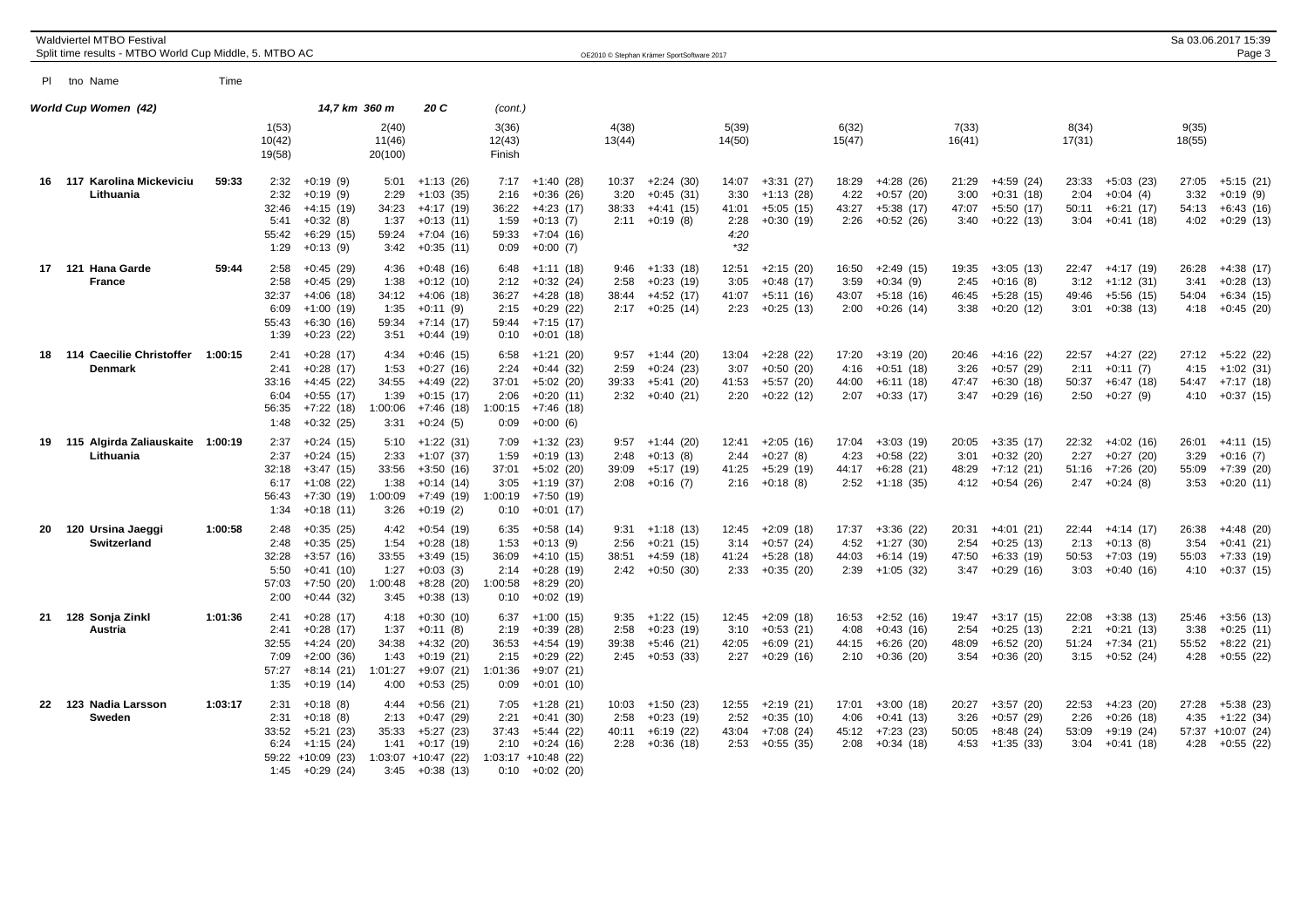|    | Waldviertel MTBO Festival<br>Split time results - MTBO World Cup Middle, 5. MTBO AC |         |                                                                                                                                            |                                                  |                                                                                                  |                                       |                                                                                                           |                                | OE2010 © Stephan Krämer SportSoftware 2017               |                                |                                                               |                                |                                                                      |                                                                                            |                                |                                                                               |                                | Sa 03.06.2017 15:39<br>Page 4                                           |
|----|-------------------------------------------------------------------------------------|---------|--------------------------------------------------------------------------------------------------------------------------------------------|--------------------------------------------------|--------------------------------------------------------------------------------------------------|---------------------------------------|-----------------------------------------------------------------------------------------------------------|--------------------------------|----------------------------------------------------------|--------------------------------|---------------------------------------------------------------|--------------------------------|----------------------------------------------------------------------|--------------------------------------------------------------------------------------------|--------------------------------|-------------------------------------------------------------------------------|--------------------------------|-------------------------------------------------------------------------|
|    | PI tho Name                                                                         | Time    |                                                                                                                                            |                                                  |                                                                                                  |                                       |                                                                                                           |                                |                                                          |                                |                                                               |                                |                                                                      |                                                                                            |                                |                                                                               |                                |                                                                         |
|    | World Cup Women (42)                                                                |         |                                                                                                                                            | 14,7 km 360 m                                    | 20 C                                                                                             | (cont.)                               |                                                                                                           |                                |                                                          |                                |                                                               |                                |                                                                      |                                                                                            |                                |                                                                               |                                |                                                                         |
|    |                                                                                     |         | 1(53)<br>10(42)<br>19(58)                                                                                                                  | 2(40)<br>11(46)<br>20(100)                       |                                                                                                  | 3(36)<br>12(43)<br>Finish             |                                                                                                           | 4(38)<br>13(44)                |                                                          | 5(39)<br>14(50)                |                                                               | 6(32)<br>15(47)                |                                                                      | 7(33)<br>16(41)                                                                            | 8(34)<br>17(31)                |                                                                               | 9(35)<br>18(55)                |                                                                         |
|    | 23 108 Maja Rothweiler<br>Switzerland                                               | 1:03:26 | $+0:31(22)$<br>2:44<br>$+0:31(22)$<br>2:44<br>34:33<br>$+6:02(25)$<br>5:49<br>$+0:40(9)$<br>59:17 +10:04 (22)<br>$+0:38(28)$<br>1:54       | 4:41<br>1:57<br>36:17<br>1:44<br>1:03:15<br>3:58 | $+0:53(18)$<br>$+0:31(21)$<br>$+6:11(25)$<br>$+0:20(22)$<br>$+10:55(23)$<br>$+0:51(24)$          | 9:32<br>4:51<br>38:29<br>2:12<br>0:11 | $+3:55(40)$<br>$+3:11(41)$<br>$+6:30(24)$<br>+0:26 (18)<br>1:03:26 +10:57 (23)<br>$+0:02(30)$             | 12:24<br>2:52<br>41:02<br>2:33 | +4:11 (38)<br>$+0:17(13)$<br>$+7:10(25)$<br>$+0:41(24)$  | 15:16<br>2:52<br>43:51<br>2:49 | $+4:40(34)$<br>$+0:35(10)$<br>$+7:55(25)$<br>$+0:51(30)$      | 19:23<br>4:07<br>45:46<br>1:55 | $+5:22(31)$<br>$+0.42(15)$<br>$+7:57(24)$<br>$+0:21(9)$              | $+5:57(30)$<br>22:27<br>3:04<br>$+0:35(21)$<br>49:46<br>$+8:29(23)$<br>$+0:42(22)$<br>4:00 | 24:54<br>2:27<br>52:49<br>3:03 | $+6:24(28)$<br>$+0:27(20)$<br>$+8:59(22)$<br>$+0:40(16)$                      | 28:44<br>3:50<br>57:23<br>4:34 | $+6:54(26)$<br>$+0:37(19)$<br>$+9:53(22)$<br>+1:01 (25)                 |
| 24 | 112 Anke Dannowski<br>Germany                                                       | 1:03:52 | 2:46<br>$+0:33(24)$<br>2:46<br>$+0:33(24)$<br>33:04<br>$+4:33(21)$<br>6:32<br>+1:23 (25)<br>59:50 +10:37 (24)<br>2:25<br>$+1:09(37)$       | 4:39<br>1:53<br>34:48<br>1:44<br>3:53            | $+0:51(17)$<br>$+0:27(16)$<br>$+4:42(21)$<br>$+0:20(22)$<br>$1:03:43 +11:23$ (24)<br>$+0:46(21)$ | 2:08<br>37:57<br>3:09<br>0:09         | $6:47 +1:10(17)$<br>$+0.28(22)$<br>$+5:58(23)$<br>+1:23 (38)<br>$1:03:52 +11:23$ (24)<br>$+0:01(14)$      | 9:38<br>2:51<br>40:32<br>2:35  | $+1:25(17)$<br>$+0:16(11)$<br>$+6:40(23)$<br>+0:43 (25)  | 12:43<br>3:05<br>42:55<br>2:23 | $+2:07(17)$<br>$+0.48(17)$<br>$+6:59(23)$<br>$+0:25(13)$      | 17:23<br>4:40<br>44:48<br>1:53 | $+3:22(21)$<br>$+1:15(28)$<br>$+6:59(22)$<br>$+0:19(7)$              | 20:19<br>+3:49 (19)<br>2:56<br>$+0:27(16)$<br>48:50<br>$+7:33(22)$<br>4:02<br>+0:44 (23)   | 22:45<br>2:26<br>52:51<br>4:01 | $+4:15(18)$<br>$+0:26(18)$<br>$+9:01(23)$<br>+1:38 (34)                       | 26:32<br>3:47<br>57:25<br>4:34 | +4:42 (18)<br>$+0:34(18)$<br>$+9:55(23)$<br>+1:01 (25)                  |
| 25 | 132 Marie Hrdinova<br><b>Czech Republic</b>                                         | 1:06:13 | 2:42<br>$+0:29(20)$<br>2:42<br>$+0:29(20)$<br>35:42<br>$+7:11(28)$<br>$+1:46(29)$<br>6:55<br>$1:01:55$ +12:42 (26)<br>1:52<br>$+0:36(27)$  | 4:45<br>2:03<br>37:35<br>1:53<br>4:04            | $+0:57(22)$<br>$+0:37(26)$<br>$+7:29(28)$<br>$+0:29(29)$<br>1:05:59 +13:39 (25)<br>$+0:57(28)$   | 7:19<br>2:34<br>39:55<br>2:20         | +1:42 (30)<br>$+0:54(35)$<br>+7:56 (28)<br>$+0:34(26)$<br>$1:06:13 + 13:44$ (25)<br>$0:14$ +0:05 (37)     | 10:17<br>2:58<br>42:25<br>2:30 | $+2:04(25)$<br>$+0:23(19)$<br>$+8:33(28)$<br>$+0:38(20)$ | 14:09<br>3:52<br>45:15<br>2:50 | $+3:33(29)$<br>$+1:35(35)$<br>$+9:19(28)$<br>$+0:52(32)$      | 18:42<br>4:33<br>47:34<br>2:19 | +4:41 (27)<br>$+1:08(25)$<br>$+9:45(26)$<br>$+0:45(22)$              | $22:12 +5:42(27)$<br>3:30<br>+1:01 (34)<br>52:20 +11:03 (26)<br>$4:46 +1:28(31)$           | 2:40                           | $24:52 + 6:22$ (27)<br>$+0:40(25)$<br>55:37 +11:47 (26)<br>$3:17 + 0:54$ (27) | 28:47<br>3:55                  | +6:57 (27)<br>$+0:42(23)$<br>$1:00:03 +12:33(26)$<br>$4:26 + 0:53(21)$  |
| 26 | 129 Anastasiya Trifilenk<br><b>Russian Federation</b>                               | 1:06:14 | $+0:32(23)$<br>2:45<br>$+0:32(23)$<br>2:45<br>$+6:28(26)$<br>34:59<br>7:00<br>$+1:51(31)$<br>$1:01:46$ +12:33 (25)<br>2:03<br>$+0:47(34)$  | 4:50<br>2:05<br>36:48<br>1:49<br>1:06:05<br>4:19 | +1:02 (23)<br>$+0:39(27)$<br>$+6:42(26)$<br>$+0:25(25)$<br>$+13:45(26)$<br>$+1:12(32)$           | 6:51<br>2:01<br>39:03<br>2:15<br>0:09 | +1:14 (19)<br>$+0:21(15)$<br>+7:04 (26)<br>$+0.29(22)$<br>$1:06:14$ +13:45 (26)<br>$+0:01(9)$             | 9:58<br>3:07<br>41:46<br>2:43  | +1:45 (22)<br>$+0:32(27)$<br>+7:54 (26)<br>$+0:51(31)$   | 13:39<br>3:41<br>44:38<br>2:52 | $+3:03(25)$<br>$+1:24(32)$<br>$+8:42(26)$<br>$+0:54(34)$      | 4:38<br>47:05<br>2:27          | $18:17 +4:16(24)$<br>$+1:13(27)$<br>+9:16 (25)<br>$+0:53(27)$        | $21:42 +5:12(25)$<br>3:25<br>$+0:56(28)$<br>$51:29$ +10:12 (25)<br>$4:24 +1:06(30)$        | 2:23                           | 24:05 +5:35 (24)<br>$+0:23(16)$<br>55:09 +11:19 (25)<br>$3:40 +1:17(32)$      | 27:59<br>3:54                  | +6:09 (24)<br>$+0:41(21)$<br>$59:43 +12:13(25)$<br>$4:34 +1:01(25)$     |
| 27 | 130 Mona Lindroth<br><b>Finland</b>                                                 | 1:06:26 | 3:00<br>$+0:47(30)$<br>3:00<br>$+0:47(30)$<br>36:23<br>$+7:52(32)$<br>7:03<br>$+1:54(32)$<br>$1:02:23 +13:10(28)$<br>1:38<br>$+0:22(21)$   | 6:20<br>3:20<br>37:57<br>1:34<br>1:06:18<br>3:55 | $+2:32(40)$<br>$+1:54(40)$<br>$+7:51(31)$<br>$+0:10(8)$<br>$+13:58(27)$<br>$+0.48(23)$           | 8:21<br>2:01<br>40:23<br>2:26<br>0:08 | $+2:44(36)$<br>$+0:21(15)$<br>$+8:24(32)$<br>$+0:40(31)$<br>1:06:26 +13:57 (27)<br>0:00(1)                | 11:34<br>3:13<br>43:00<br>2:37 | $+3:21(33)$<br>$+0:38(29)$<br>$+9:08(30)$<br>$+0:45(27)$ | 15:00<br>3:26<br>45:43<br>2:43 | +4:24 (33)<br>$+1:09(27)$<br>$+9:47(30)$<br>+0:45 (26)        | 19:30<br>4:30                  | $+5:29(32)$<br>$+1:05(24)$<br>47:49 +10:00 (27)<br>$2:06 +0:32(16)$  | 22:39<br>$+6:09(31)$<br>$+0:40(24)$<br>3:09<br>52:46 +11:29 (28)<br>$4:57 +1:39(34)$       | 25:00<br>2:21                  | $+6:30(29)$<br>$+0:21(13)$<br>56:02 +12:12 (28)<br>$3:16 + 0:53(26)$          | 29:20<br>4:20                  | $+7:30(30)$<br>$+1:07(32)$<br>$1:00:45 +13:15(28)$<br>$4:43 +1:10(28)$  |
| 28 | 139 Lou Denaix<br><b>France</b>                                                     | 1:06:42 | $+0:41(26)$<br>2:54<br>2:54<br>$+0:41(26)$<br>36:05<br>$+7:34(31)$<br>$+1:58(35)$<br>7:07<br>$1:02:11 + 12:58$ (27)<br>$+0:32(25)$<br>1:48 | 5:08<br>2:14<br>37:59<br>1:54<br>1:06:34<br>4:23 | $+1:20(30)$<br>$+0:48(30)$<br>$+7:53(32)$<br>$+0:30(31)$<br>$+14:14(28)$<br>$+1:16(34)$          | 7:05<br>1:57<br>40:21<br>2:22<br>0:08 | +1:28 (21)<br>$+0:17(12)$<br>$+8:22(31)$<br>$+0:36(28)$<br>$1:06:42 +14:13(28)$<br>$+0:00(3)$             | 10:14<br>3:09<br>43:08<br>2:47 | $+2:01(24)$<br>$+0:34(28)$<br>$+9:16(31)$<br>$+0:55(34)$ | 13:24<br>3:10<br>2:51          | +2:48 (23)<br>$+0:53(21)$<br>45:59 +10:03 (31)<br>$+0:53(33)$ | 18:19<br>4:55<br>2:29          | +4:18 (25)<br>$+1:30(32)$<br>48:28 +10:39 (28)<br>$+0:55(28)$        | 21:25<br>+4:55 (23)<br>$+0:37(22)$<br>3:06<br>52:45 +11:28 (27)<br>$4:17 + 0:59(27)$       | 24:48<br>3:23<br>3:06          | $+6:18(26)$<br>$+1:23(36)$<br>55:51 +12:01 (27)<br>$+0:43(21)$                | 28:58<br>4:10                  | +7:08 (28)<br>$+0:57(28)$<br>$1:00:23 +12:53$ (27)<br>$4:32 +0:59(24)$  |
| 29 | 125 Anastasiya Svir<br><b>Russian Federation</b>                                    | 1:07:03 | 3:06<br>$+0:53(32)$<br>$+0:53(32)$<br>3:06<br>36:00<br>$+7:29(30)$<br>6:13<br>$+1:04(21)$<br>$1:02:46$ +13:33 (29)<br>1:28<br>$+0:12(8)$   | 5:06<br>2:00<br>37:52<br>1:52<br>1:06:51<br>4:05 | +1:18 (29)<br>$+0:34(23)$<br>$+7:46(30)$<br>$+0:28(28)$<br>$+14:31(29)$<br>+0:58 (29)            | 2:06<br>40:17<br>2:25                 | $7:12 +1:35(25)$<br>$+0:26(21)$<br>$+8:18(30)$<br>$+0:39(30)$<br>1:07:03 +14:34 (29)<br>$0:12 + 0:03(33)$ | 10:33<br>3:21<br>42:55<br>2:38 | $+2:20(29)$<br>$+0.46(32)$<br>$+9:03(29)$<br>$+0.46(28)$ | 14:14<br>3:41<br>45:40<br>2:45 | $+3:38(30)$<br>$+1:24(32)$<br>$+9:44(29)$<br>+0:47 (29)       | 19:01<br>4:47                  | $+5:00(29)$<br>$+1:22(29)$<br>49:21 +11:32 (29)<br>$3:41 +2:07$ (38) | +5:39 (26)<br>22:09<br>3:08<br>$+0:39(23)$<br>53:14 +11:57 (29)<br>3:53<br>+0:35 (19)      | 25:33<br>3:24<br>3:15          | $+7:03(32)$<br>$+1:24(37)$<br>56:29 +12:39 (29)<br>+0:52 (24)                 | 29:47<br>4:14                  | $+7:57(32)$<br>$+1:01(30)$<br>$1:01:18$ +13:48 (29)<br>$4:49 +1:16(30)$ |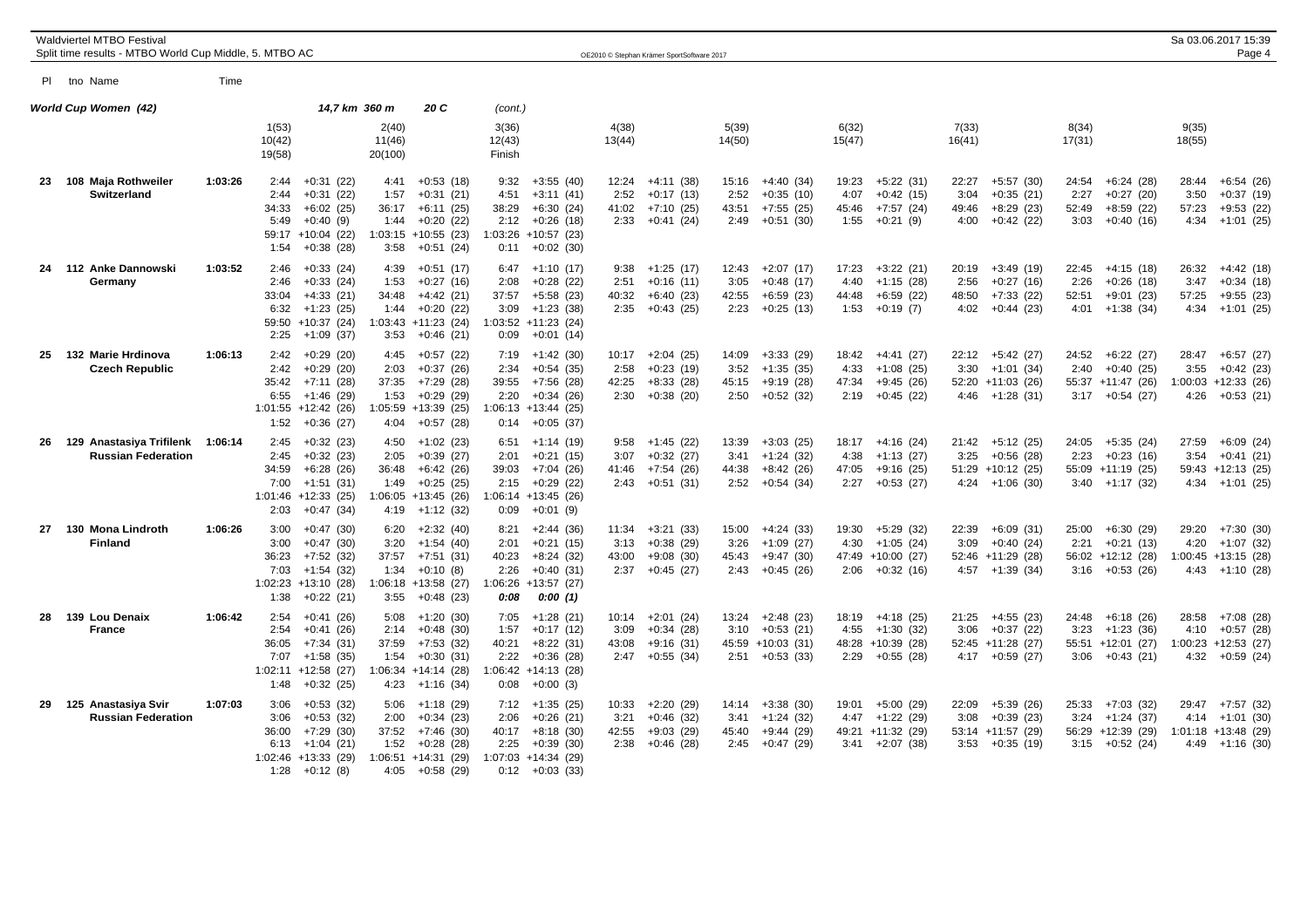|    | Waldviertel MTBO Festival<br>Split time results - MTBO World Cup Middle, 5. MTBO AC |         |                                                                                                                                           |                                                                                                                                            |                                                                                                                                       | OE2010 © Stephan Krämer SportSoftware 2017                                                |                                                                                           |                                                                                           |                                                                                            |                                                                                         | Sa 03.06.2017 15:39<br>Page 5                                                             |
|----|-------------------------------------------------------------------------------------|---------|-------------------------------------------------------------------------------------------------------------------------------------------|--------------------------------------------------------------------------------------------------------------------------------------------|---------------------------------------------------------------------------------------------------------------------------------------|-------------------------------------------------------------------------------------------|-------------------------------------------------------------------------------------------|-------------------------------------------------------------------------------------------|--------------------------------------------------------------------------------------------|-----------------------------------------------------------------------------------------|-------------------------------------------------------------------------------------------|
|    | PI tho Name                                                                         | Time    |                                                                                                                                           |                                                                                                                                            |                                                                                                                                       |                                                                                           |                                                                                           |                                                                                           |                                                                                            |                                                                                         |                                                                                           |
|    | World Cup Women (42)                                                                |         |                                                                                                                                           | 14,7 km 360 m<br>20 C                                                                                                                      | (cont.)                                                                                                                               |                                                                                           |                                                                                           |                                                                                           |                                                                                            |                                                                                         |                                                                                           |
|    |                                                                                     |         | 1(53)<br>10(42)<br>19(58)                                                                                                                 | 2(40)<br>11(46)<br>20(100)                                                                                                                 | 3(36)<br>12(43)<br>Finish                                                                                                             | 4(38)<br>13(44)                                                                           | 5(39)<br>14(50)                                                                           | 6(32)<br>15(47)                                                                           | 7(33)<br>16(41)                                                                            | 8(34)<br>17(31)                                                                         | 9(35)<br>18(55)                                                                           |
|    | 30 119 Michaela Gigon<br>Austria                                                    | 1:08:18 | $+0.54(33)$<br>3:07<br>$+0:54(33)$<br>3:07<br>35:44<br>$+7:13(29)$<br>$+1:08(22)$<br>6:17<br>$1:03:57$ +14:44 (30)<br>1:37<br>$+0:21(18)$ | $+2:28(39)$<br>6:16<br>3:09<br>$+1:43(39)$<br>37:46<br>$+7:40(29)$<br>$+0:38(34)$<br>2:02<br>$1:08:06 + 15:46$ (30)<br>$+1:02(30)$<br>4:09 | $+2:43(35)$<br>8:20<br>$+0:24(19)$<br>2:04<br>40:00<br>$+8:01(29)$<br>$2:14 + 0:28(19)$<br>1:08:18 +15:49 (30)<br>$0:12 + 0:03(31)$   | $+3:41(35)$<br>11:54<br>$+0.59(36)$<br>3:34<br>45:38 +11:46 (33)<br>$5:38$ +3:46 (41)     | $15:18 +4:42(35)$<br>$+1:07(26)$<br>3:24<br>48:11 +12:15 (33)<br>$2:33 + 0:35(20)$        | 19:55 +5:54 (33)<br>4:37<br>$+1:12(26)$<br>$50:15 + 12:26$ (31)<br>$2:04$ +0:30 (15)      | $22:50 + 6:20(32)$<br>2:55<br>$+0:26(15)$<br>54:17 +13:00 (30)<br>$4:02 +0:44(23)$         | $25:17 + 6:47$ (31)<br>$+0:27(20)$<br>2:27<br>57:30 +13:40 (30)<br>$3:13 + 0:50(23)$    | 29:27 +7:37 (31)<br>4:10<br>$+0:57(28)$<br>$1:02:20 +14:50(30)$<br>$4:50 +1:17(31)$       |
| 31 | 122 Anna Fuzy<br>Hungary                                                            | 1:10:21 | 2:41<br>$+0:28(17)$<br>2:41<br>$+0:28(17)$<br>34:31<br>$+6:00(24)$<br>6:11<br>$+1:02(20)$<br>$1:06:19 + 17:06(31)$<br>2:17<br>$+1:01(36)$ | 5:01<br>+1:13 (26)<br>$+0.54(33)$<br>2:20<br>36:15<br>$+6:09(24)$<br>1:44<br>$+0:20(22)$<br>$1:10:07$ +17:47 (31)<br>$+0:41(17)$<br>3:48   | $7:17 +1:40(28)$<br>2:16<br>$+0:36(26)$<br>$+6:30(24)$<br>38:29<br>$2:14 + 0:28(19)$<br>$1:10:21$ +17:52 (31)<br>$0:14$ +0:06 (38)    | $+2:07(27)$<br>10:20<br>$+0:28(24)$<br>3:03<br>$+6:41(24)$<br>40:33<br>$+0:12(6)$<br>2:04 | $+3:23(26)$<br>13:59<br>3:39<br>$+1:22(31)$<br>42:52<br>$+6:56(22)$<br>2:19<br>+0:21 (11) | $+3:59(23)$<br>18:00<br>4:01<br>$+0:36(10)$<br>52:39 +14:50 (35)<br>$9:47 + 8:13(41)$     | +5:55 (28)<br>22:25<br>4:25<br>+1:56 (39)<br>56:50 +15:33 (33)<br>$4:11 + 0:53(25)$        | 24:42<br>$+6:12(25)$<br>$2:17 +0:17(9)$<br>59:51 +16:01 (32)<br>$3:01 + 0:38(13)$       | 28:20<br>+6:30 (25)<br>3:38<br>$+0:25(11)$<br>$1:04:02 + 16:32$ (32)<br>$4:11 + 0:38(17)$ |
|    | 32 137 Ana Filipa Silva<br>Portugal                                                 | 1:11:04 | 3:02<br>$+0:49(31)$<br>3:02<br>$+0:49(31)$<br>38:21<br>$+9:50(33)$<br>7:03<br>$+1:54(32)$<br>$1:06:42 +17:29(32)$<br>3:34<br>$+2:18(39)$  | $5:11 + 1:23$ (32)<br>2:09<br>$+0:43(28)$<br>40:18 +10:12 (33)<br>1:57<br>$+0:33(33)$<br>$1:10:53 + 18:33$ (32)<br>$4:11 +1:04(31)$        | $7:35 +1:58(32)$<br>2:24<br>$+0:44(32)$<br>42:49 +10:50 (33)<br>$+0:45(33)$<br>2:31<br>1:11:04 +18:35 (32)<br>0:11<br>$+0:02(29)$     | $+2:38(31)$<br>10:51<br>3:16<br>$+0:41(30)$<br>45:25 +11:33 (32)<br>$+0:44(26)$<br>2:36   | $14:21 +3:45(31)$<br>3:30<br>$+1:13(28)$<br>48:08 +12:12 (32)<br>$2:43 +0:45(26)$         | 19:20<br>+5:19 (30)<br>$4:59 +1:34(33)$<br>50:25 +12:36 (32)<br>$2:17 +0:43(21)$          | $23:18 + 6:48$ (33)<br>3:58<br>+1:29 (36)<br>54:42 +13:25 (31)<br>$4:17 + 0:59(27)$        | $+8:06(33)$<br>26:36<br>$3:18$ +1:18 (34)<br>58:23 +14:33 (31)<br>$3:41 +1:18(33)$      | $+9:28(33)$<br>31:18<br>$4:42 +1:29$ (35)<br>$1:03:08$ +15:38 (31)<br>$4:45 +1:12(29)$    |
|    | 33 138 Karin Gustafsson<br>Sweden                                                   | 1:13:02 | 3:38<br>+1:25 (39)<br>3:38<br>$+1:25(39)$<br>40:19 +11:48 (36)<br>7:03<br>$+1:54(32)$<br>1:08:48 +19:35 (34)<br>2:29<br>$+1:13(38)$       | $+2:08(37)$<br>5:56<br>$+0:52(31)$<br>2:18<br>42:12 +12:06 (36)<br>1:53<br>$+0:29(29)$<br>$1:12:50 + 20:30(33)$<br>$+0:55(26)$<br>4:02     | $+3:24(39)$<br>9:01<br>$+1:25(40)$<br>3:05<br>44:42 +12:43 (36)<br>$2:30 +0:44(32)$<br>1:13:02 +20:33 (33)<br>$0:12 + 0:04$ (35)      | 12:44<br>+4:31 (40)<br>$+1:08(38)$<br>3:43<br>47:21 +13:29 (36)<br>$2:39 +0:47(29)$       | 16:26 +5:50 (37)<br>$+1:25(34)$<br>3:42<br>$50:10 + 14:14(35)$<br>$2:49 +0:51(30)$        | $21:38$ +7:37 (37)<br>$5:12 +1:47(34)$<br>52:29 +14:40 (34)<br>$2:19 +0:45(22)$           | $24:56 + 8:26$ (36)<br>$+0:49(26)$<br>3:18<br>57:39 +16:22 (34)<br>$5:10 +1:52(36)$        | 28:31 +10:01 (35)<br>$3:35 +1:35(38)$<br>$1:01:15 +17:25(34)$<br>$3:36 +1:13(30)$       | $33:16 + 11:26$ (36)<br>$4:45 +1:32(36)$<br>$1:06:19 + 18:49(33)$<br>$5:04$ +1:31 (32)    |
| 34 | 131 Noemi Benke<br>Hungary                                                          | 1:13:44 | $3:11 + 0:58$ (34)<br>$+0.58(34)$<br>3:11<br>38:48 +10:17 (34)<br>6:59<br>+1:50 (30)<br>$1:08:46 +19:33(33)$<br>1:27<br>$+0:11(7)$        | $5:01 +1:13(26)$<br>$+0:24(13)$<br>1:50<br>41:11 +11:05 (34)<br>$+0.59(39)$<br>2:23<br>$1:13:32 +21:12$ (34)<br>4:46<br>$+1:39(36)$        | 7:21<br>+1:44 (31)<br>$+0:40(29)$<br>2:20<br>44:11 +12:12 (35)<br>$3:00 +1:14(36)$<br>$1:13:44$ +21:15 (34)<br>$0:12 + 0:04$ (34)     | 10:54<br>$+2:41(32)$<br>$+0.58(35)$<br>3:33<br>47:02 +13:10 (35)<br>$2:51 + 0:59$ (35)    | 14:57<br>+4:21 (32)<br>$+1:46(37)$<br>4:03<br>50:18 +14:22 (36)<br>$3:16 +1:18(38)$       | 20:21<br>+6:20 (34)<br>$+1:59(37)$<br>5:24<br>53:07 +15:18 (36)<br>$2:49$ +1:15 (34)      | 23:49<br>+7:19 (35)<br>3:28<br>$+0:59(33)$<br>58:27 +17:10 (35)<br>$5:20 +2:02(37)$        | 27:04<br>$+8:34(34)$<br>$+1:15(33)$<br>3:15<br>$1:02:05 +18:15(35)$<br>$3:38 +1:15(31)$ | 31:49<br>+9:59 (34)<br>$4:45 +1:32(36)$<br>1:07:19 +19:49 (34)<br>$5:14 +1:41(34)$        |
| 35 | 133 Viktoria Myaldzina<br><b>Russian Federation</b>                                 | 1:18:01 | $+1:13(38)$<br>3:26<br>3:26<br>$+1:13(38)$<br>41:52 +13:21 (37)<br>$+2:58(37)$<br>8:07<br>$1:13:03 +23:50(35)$<br>1:36<br>$+0:20(16)$     | $+1:35(34)$<br>5:23<br>$+0:31(21)$<br>1:57<br>44:04 +13:58 (37)<br>$+0:48(36)$<br>2:12<br>$1:17:48$ +25:28 (35)<br>$+1:38(35)$<br>4:45     | $+2:23(33)$<br>8:00<br>2:37<br>$+0:57(36)$<br>46:55 +14:56 (37)<br>2:51<br>+1:05 (34)<br>$1:18:01 + 25:32(35)$<br>$+0:04(36)$<br>0:13 | $+3:57(36)$<br>12:10<br>$+1:35(40)$<br>4:10<br>$50:07 + 16:15(37)$<br>$3:12 +1:20(38)$    | 16:54 +6:18 (39)<br>$+2:27(40)$<br>4:44<br>$53:11 + 17:15$ (37)<br>$3:04$ +1:06 (36)      | $22:17 + 8:16$ (38)<br>$+1:58(36)$<br>5:23<br>56:19 +18:30 (37)<br>$3:08 +1:34(37)$       | 25:40<br>+9:10 (37)<br>3:23<br>$+0:54(27)$<br>$1:01:40 + 20:23$ (36)<br>+2:03 (39)<br>5:21 | 28:48 +10:18 (36)<br>$3:08 +1:08(30)$<br>$1:05:41 +21:51$ (36)<br>$4:01 +1:38(34)$      | 33:45 +11:55 (37)<br>$4:57 +1:44(38)$<br>$1:11:27$ +23:57 (35)<br>$5:46 +2:13(36)$        |
|    | 36 134 Caroline Ryge Carl 1:18:48<br><b>Denmark</b>                                 |         | 2:34<br>$+0:21(12)$<br>$+0:21(12)$<br>2:34<br>39:39 +11:08 (35)<br>6:49<br>+1:40 (28)<br>$1:14:36 +25:23(36)$<br>$2:01 + 0:45$ (33)       | $4:52 +1:04(24)$<br>$+0:52(31)$<br>2:18<br>41:28 +11:22 (35)<br>$+0:25(25)$<br>1:49<br>$1:18:38 + 26:18$ (36)<br>4:02<br>$+0:55(26)$       | $7:13 +1:36(26)$<br>2:21<br>$+0:41(30)$<br>43:52 +11:53 (34)<br>$+0:38(29)$<br>2:24<br>$1:18:48 + 26:19(36)$<br>$0:10 + 0:02$ (22)    | $+2:04(25)$<br>10:17<br>$+0.29(25)$<br>3:04<br>46:24 +12:32 (34)<br>$2:32 +0:40(21)$      | $+2:55(24)$<br>13:31<br>$+0:57(24)$<br>3:14<br>49:08 +13:12 (34)<br>$2:44 +0:46(28)$      | $+6:30(35)$<br>20:31<br>7:00<br>$+3:35(40)$<br>$51:31 + 13:42$ (33)<br>2:23<br>+0:49 (24) | $23:46$ +7:16 (34)<br>$+0:46(25)$<br>3:15<br>55:26 +14:09 (32)<br>$+0:37(21)$<br>3:55      | 28:49 +10:19 (37)<br>5:03<br>$+3:03(41)$<br>$1:00:46$ +16:56 (33)<br>$5:20 +2:57(40)$   | 32:50 +11:00 (35)<br>4:01<br>$+0:48(25)$<br>$1:12:35 +25:05$ (36)<br>$11:49 + 8:16(40)$   |